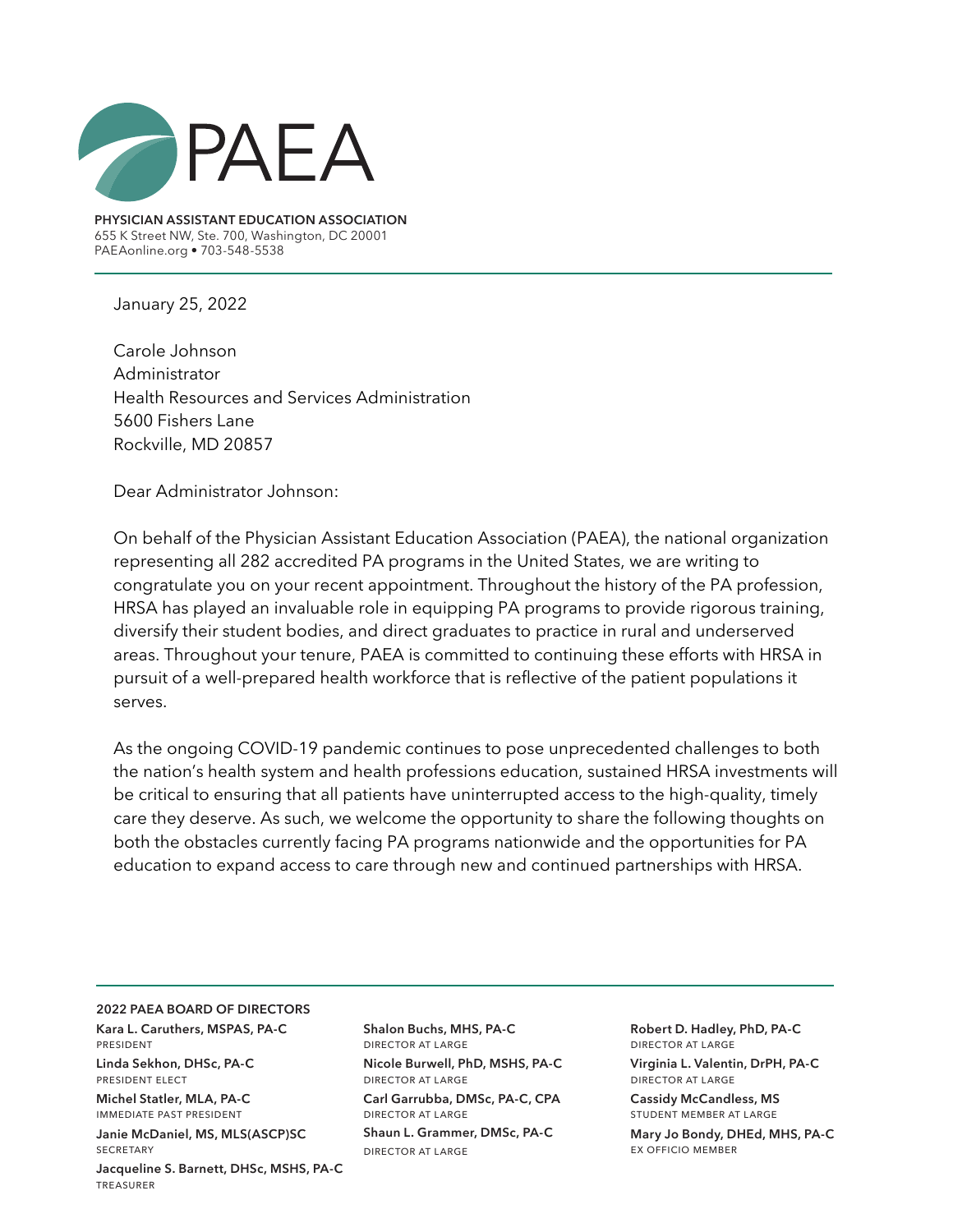

# **Background on PA Education and the PA Profession**

For more than 50 years, PAs have played a unique role in addressing chronic provider shortages in underserved communities throughout the country. Originally developed in response to a significant shortage of primary care physicians in the mid-1960s, PA education is based upon a fast-track model of physician training that was used during World War II. The typical PA graduate program is approximately 27 months in length, divided between a didactic/classroom-based phase and a clinical phase during which students complete a series of rotations in a wide range of specialties under the supervision of practicing preceptors. **Due to the generalist model of education that students receive, PA graduates have unique flexibility to switch specialties throughout their career based upon the workforce needs of their communities without having to complete a post-graduate residency or fellowship prior to entering practice.**

In response to looming provider shortages and in recognition of the potential of the PA profession to mitigate projected shortfalls, PA education has grown significantly in recent years with the number of accredited programs rising from 149 in 2010 to 282 as of 2022. While this clearly demonstrates workforce demand for PA services, both this growth rate and the COVID-19 pandemic have placed new pressures on PA education related to clinical site availability, student diversity, and program financing, among other concerns. Sustained and expanded access to funding administered by HRSA will be critical in equipping PA programs to address these key challenges.

## **Clinical Training Site Shortages**

As PA programs have worked to sustain their operations throughout the pandemic, one of the most daunting barriers they have confronted is shortages of clinical training sites for students. As a condition of graduation, all PA students are required to complete a series of core rotations in specialties such as family medicine, pediatrics, and behavioral health, among others, and barriers to securing these rotations limit the capacity of PA programs to expand to meet workforce demand. In a recent survey of programs, nearly 85% of respondents indicated that their existing clinical sites were taking fewer students than before the pandemic.<sup>1</sup> Of particular concern, programs have reported significant challenges in

<sup>1</sup> Physician Assistant Education Association. (2021). *COVID-19 Rapid Response Report 3.* https://paea.edcast.com/insights/ECL-c621408d-c82a-43f5-a067-75a03494d8be.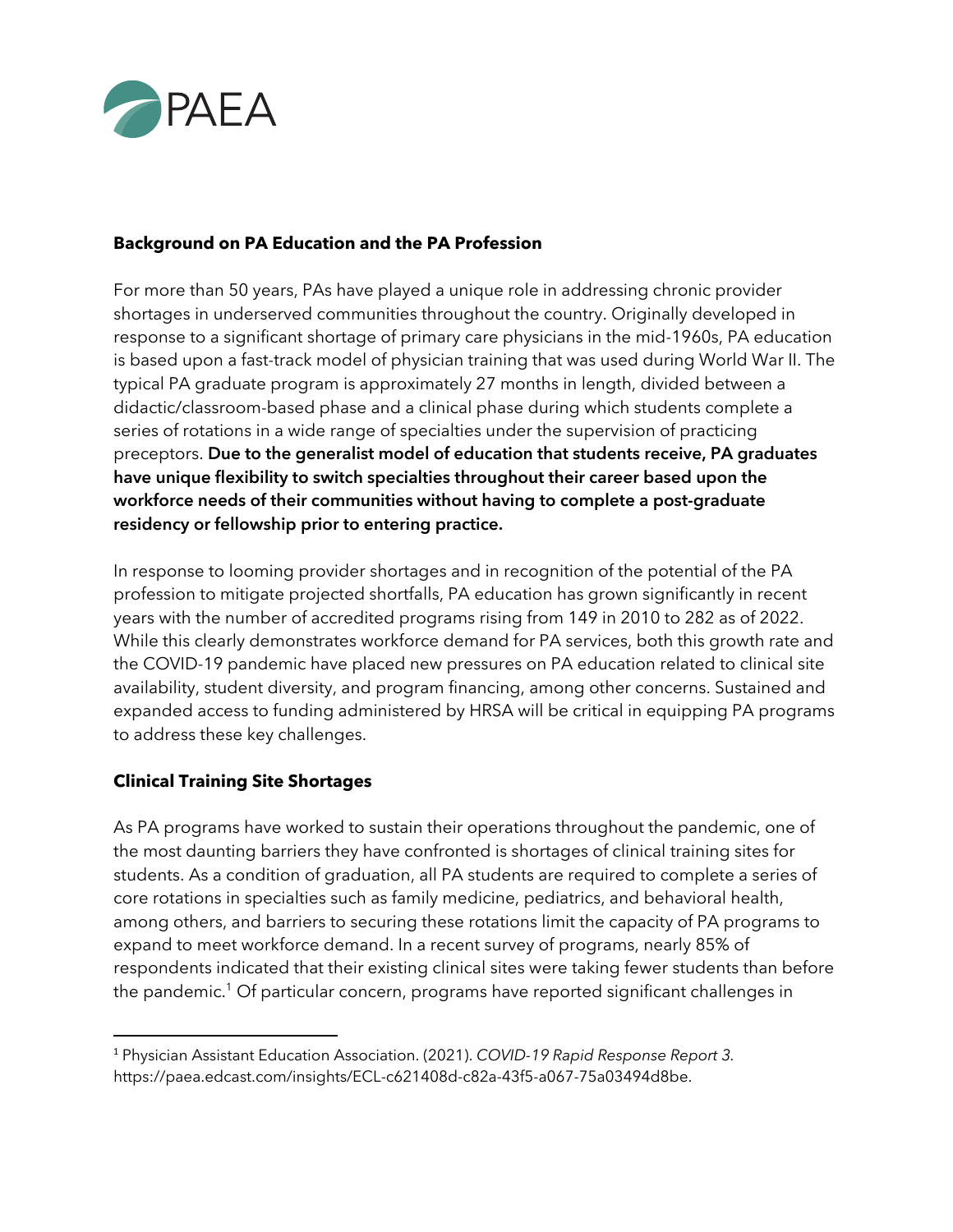

securing high-priority specialty rotations with 49.4% of respondents indicating that it is either harder or much harder to secure family medicine placements for students than prior to the pandemic.<sup>1</sup>

To assist programs in overcoming this barrier, HRSA has taken commendable steps to provide support. Specifically, in September 2021, HRSA released the Primary Care Training and Enhancement – Physician Assistant Rural Training (PCTE-PAR) funding opportunity to increase the availability of longitudinal clinical rotation opportunities in rural communities, including via direct payment to preceptors. **PAEA applauds the creation of this funding opportunity and urges you to continue to dedicate PCTE and other resources authorized under Title VII of the Public Health Service Act specifically to expanding clinical education capacity throughout your tenure.**

#### **Workforce Diversity**

Beyond the issue of clinical site shortages, a key priority for PA education in alignment with HRSA's mission is supporting the development of a diverse health workforce with the capacity to provide culturally competent care to patients. However, as is true across many health professions, underrepresented minority (URM) students have historically faced daunting barriers to matriculation in PA education with approximately 4% of first-year PA students identifying as Black or African American and 9% identifying as Hispanic or Latino.2

HRSA programs play a critical role in expanding pathways to PA education for URM students. Investments such as the Health Careers Opportunity Program provide the educational and experiential resources necessary for students to learn about the process of becoming a PA while the Scholarships for Disadvantaged Students program provides the financial support needed to allow students to successfully complete their programs. **As PA programs continue their efforts to promote student diversity, we encourage you to leverage all available opportunities to integrate health equity as a priority for HRSA's funding opportunities.**

## **National Health Service Corps**

<sup>2</sup> Physician Assistant Education Association. (2020). *By the Numbers: Student Report 4: Data from the 2019 Matriculating Student and End of Program Surveys.* https://paeaonline.org/wpcontent/uploads/imported-files/student-report-4-updated-20201201.pdf.